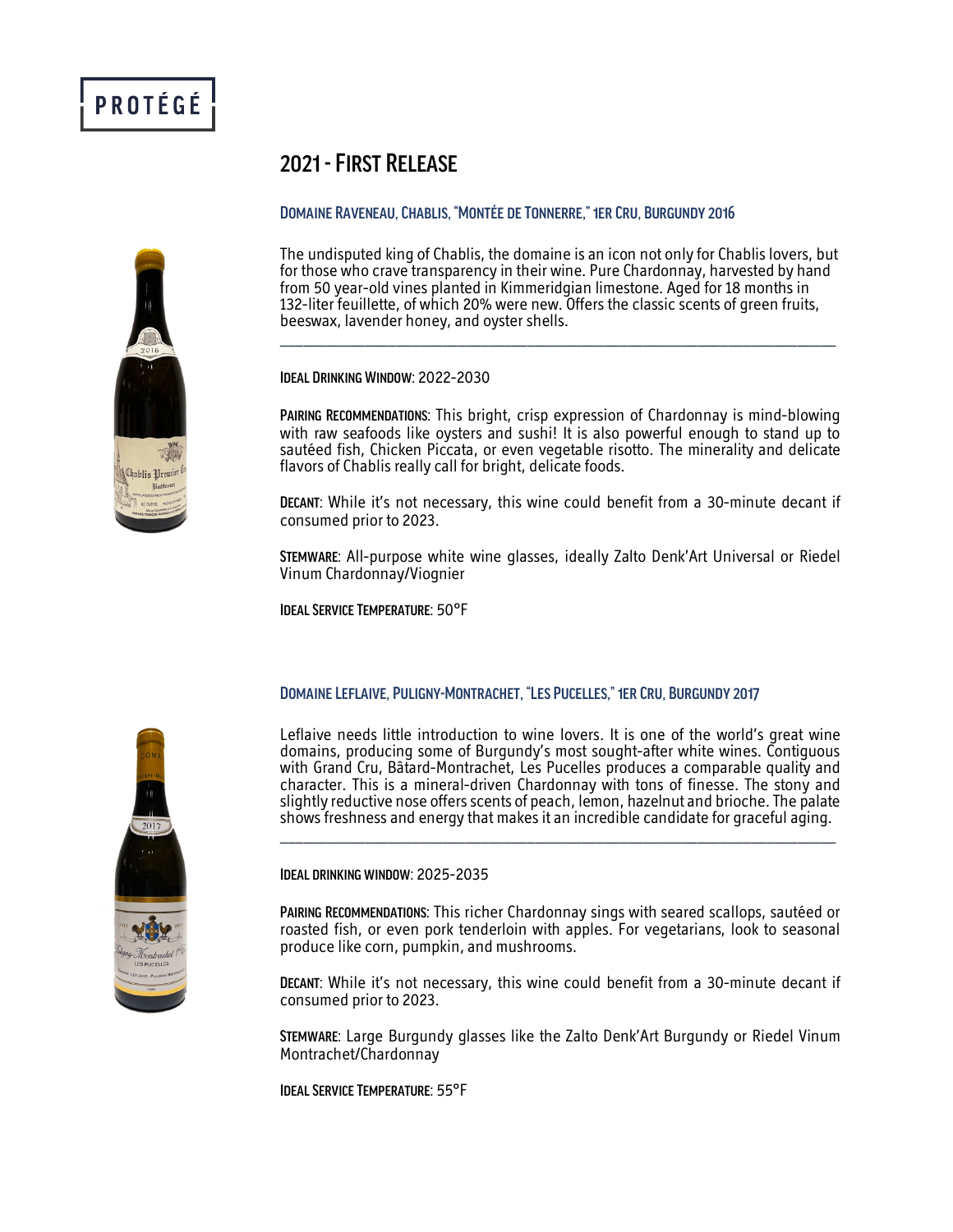#### Domaine du Comte Liger-Belair, Vosne-Romanée, "Clos du Château," Burgundy2018

An authentic "clos," surrounded by four walls, this monopole vineyard is contiguous with Grand Cru, Romanée Saint-Vivant. Due to the high proportion of compact pink limestone in this vineyard, Clos du Château produces a Pinot Noir marked by a striking minerality and tension. This wine displays a haunting perfume brimming with vivid pomegranate, violets and a discreet note of Asian spice.

Ideal drinking window: 2025-2035

Food Pairing Recommendations: A very versatile food pairing wine, given its brighter acidity and lower tannin, Pinot Noir pairs particularly well with duck, chicken, pork, and mushrooms. It also compliments Asian food beautifully, particularly roasted meats served with a Chinese Five-Spice Sauce.

Decant: I generally prefer not to decant Red Burgundy in order to preserve its perfumed fragrance, however, this could benefit from a gentle 30-minute decantation if consumed prior to 2025.

Stemware: Large Burgundy glasses such as Zalto Denk'Art Burgundy or Riedel Sommeliers Burgundy Grand Cru

Ideal Service Temperature: 60°F

### Giacomo Conterno, Barolo, "Francia," Piedmont 2010

Perhaps the greatest of all Nebbiolo producers, Giacomo Conterno is the quintessence of "traditional" Barolo, with massively structured wines capable of extremely long development in bottle. The Cascina Francia vineyard, located in in Serralunga, was acquired in 1974. With its fabulous southern exposure, this site is ideal for the powerful Conterno style. The nose teases with sweet rose petals, polished sandlewood, and fine mineral notes. An incredible combination of power and finesse, the palate is packed with ripe tannins. The remarkable purity and persistence of ripe cherry and plum, which has a slightly wild and exotic edge to it, accents licorice and sweet tobacco flavors.

\_\_\_\_\_\_\_\_\_\_\_\_\_\_\_\_\_\_\_\_\_\_\_\_\_\_\_\_\_\_\_\_\_\_\_\_\_\_\_\_\_\_\_\_\_\_\_\_\_\_\_\_\_\_\_\_\_\_\_\_\_\_\_\_\_\_\_\_\_\_\_\_

Ideal drinking window: 2025-2035

Pairing Recommendations: With Nebbiolo's delicate aromas but bold tannin, you'll want to pair with meats that have enough fat to absorb the ample tannin. The wine's high acidity gives it the ability to match higher acid foods with saltiness, but remember to balance by adding enough fat or oil to compliment the wine's tannin. Barolo is traditionally paired with hearty fare like Italian-inspired Braised Shortribs or Wild Mushroom Risotto dishes. It also pairs beautifully with Asian cuisine such as Pekin Duck with Hoisin Sauce.

Decant: 1-2 hours in advance

Stemware: Large Burgundy glasses such as Zalto Denk'Art Burgundy or Riedel Sommeliers Burgundy Grand Cru

Ideal Service Temperature: 65°F